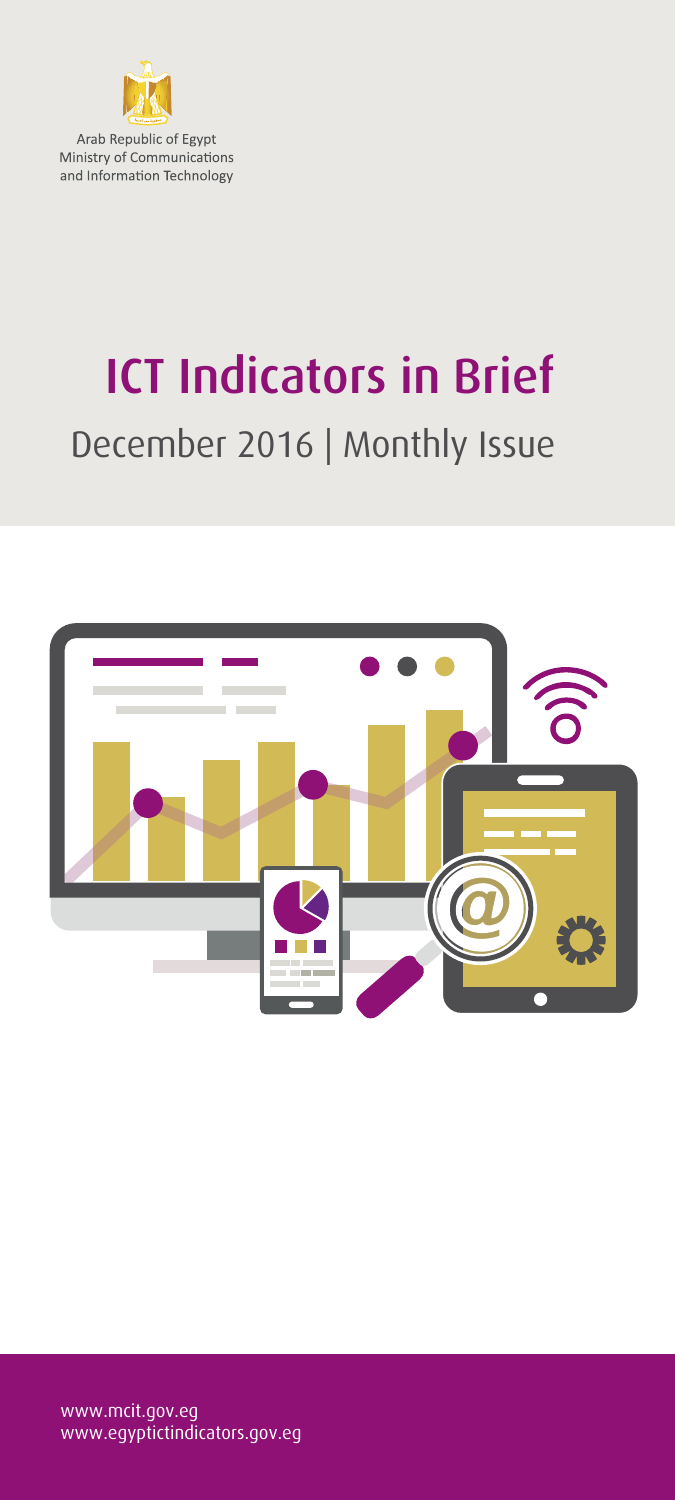



**Source:** Ministry of Communications and Information Technology National Telecom Regulatory Authority



**Source:** Ministry of Communications and Information Technology National Telecom Regulatory Authority

|                        | Unit                 | 2015/2016 |
|------------------------|----------------------|-----------|
| Internet Users * '     | <b>Million Users</b> | 29.84     |
| Internet Penetration * | 0/0                  | 37.8      |

\* According to results of "ICT Access and Use by Households and Individuals Survey for 2015"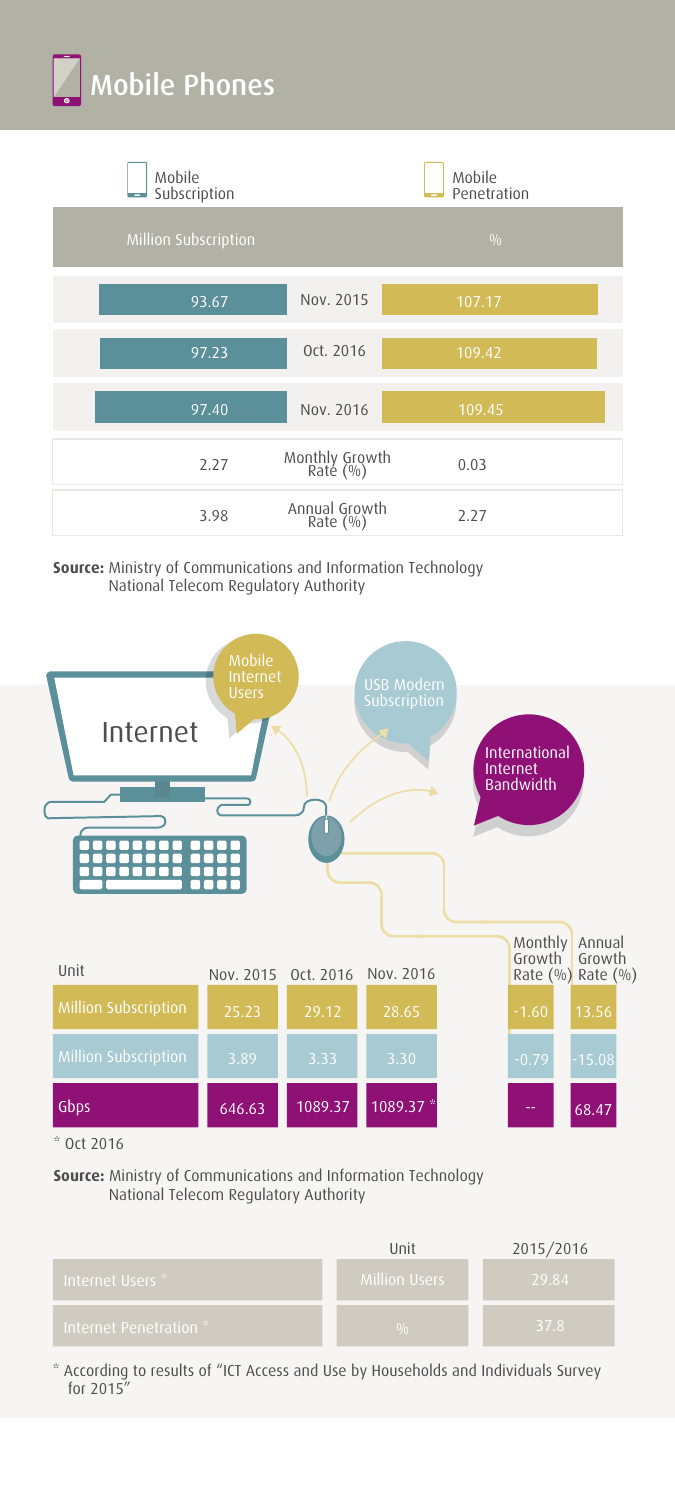



#### **Source:** Ministry of Communications and Information Technology Telecom Egypt

\* Most of newly established ICT Companies were small and micro enterprises.

 $-0.92$   $-1.37$ 

**ICT Companies Established within November**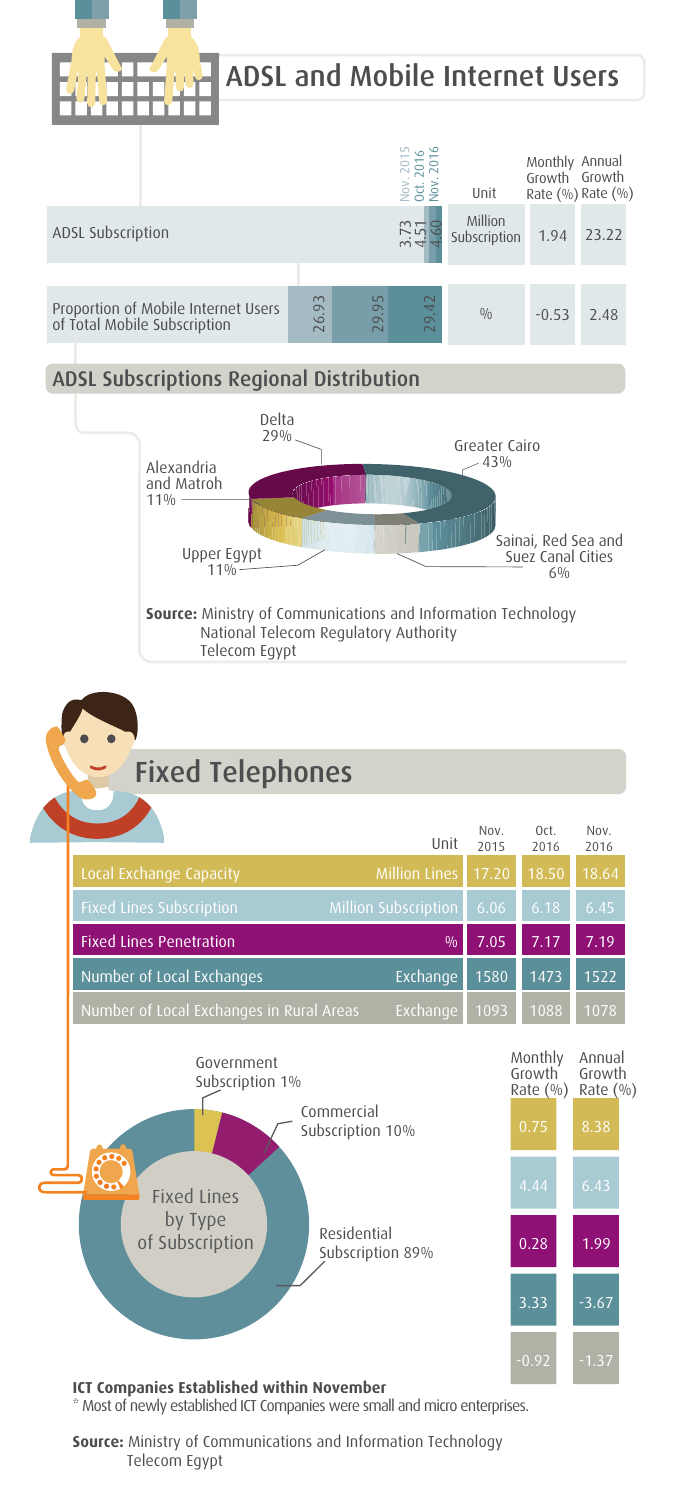### ICT Investment \*

|                                                                                         | Unit                       |                          | Nov.<br>2015   | Oct.<br>2016   | Nov.<br>2016 |
|-----------------------------------------------------------------------------------------|----------------------------|--------------------------|----------------|----------------|--------------|
| <b>Issued Capital of</b><br>Million<br>Newly Established<br>EGP<br><b>ICT Companies</b> | Communications             | 0.51                     | 0.00           | 2.00           |              |
|                                                                                         | Information Technology     | 45.74                    | 12.77          | 14.26          |              |
|                                                                                         | <b>IT Enabled Services</b> | 2.31                     | 27.02          | 6.35           |              |
| Total                                                                                   |                            |                          | 48.56          | 39.78          | 22.61        |
| Number of Newly<br>Companies<br><b>Established ICT</b><br>Companies                     | Communications             | $\overline{\phantom{0}}$ | $\overline{0}$ | $\overline{z}$ |              |
|                                                                                         | Information Technology     | 70                       | 71             | 63             |              |
|                                                                                         | <b>IT Enabled Services</b> | 10                       | 17             | 20             |              |
| <b>Total</b>                                                                            |                            |                          | 82             | 88             | 85           |
|                                                                                         |                            |                          |                |                |              |



**Source:** Ministry of Investment

General Authority for Free Zones and Investment

\* Most of newly established ICT Companies were small and micro enterprises.



## Egypt's Stock Exchange Telecommunications Index

| Nov. 2015             | 265   |
|-----------------------|-------|
| Oct. 2016             | 477   |
| Nov. 2016             | 567   |
| Unit                  | Point |
| Monthly<br>Growth (%) | 90    |
| Annual<br>Growth (%)  | 302   |

This index includes three companies operating in the ICT Sector and listed in<br>Egypt Stock Exchange.<br>These companies are: Telecom Egypt, Orang and Orascom Telecom